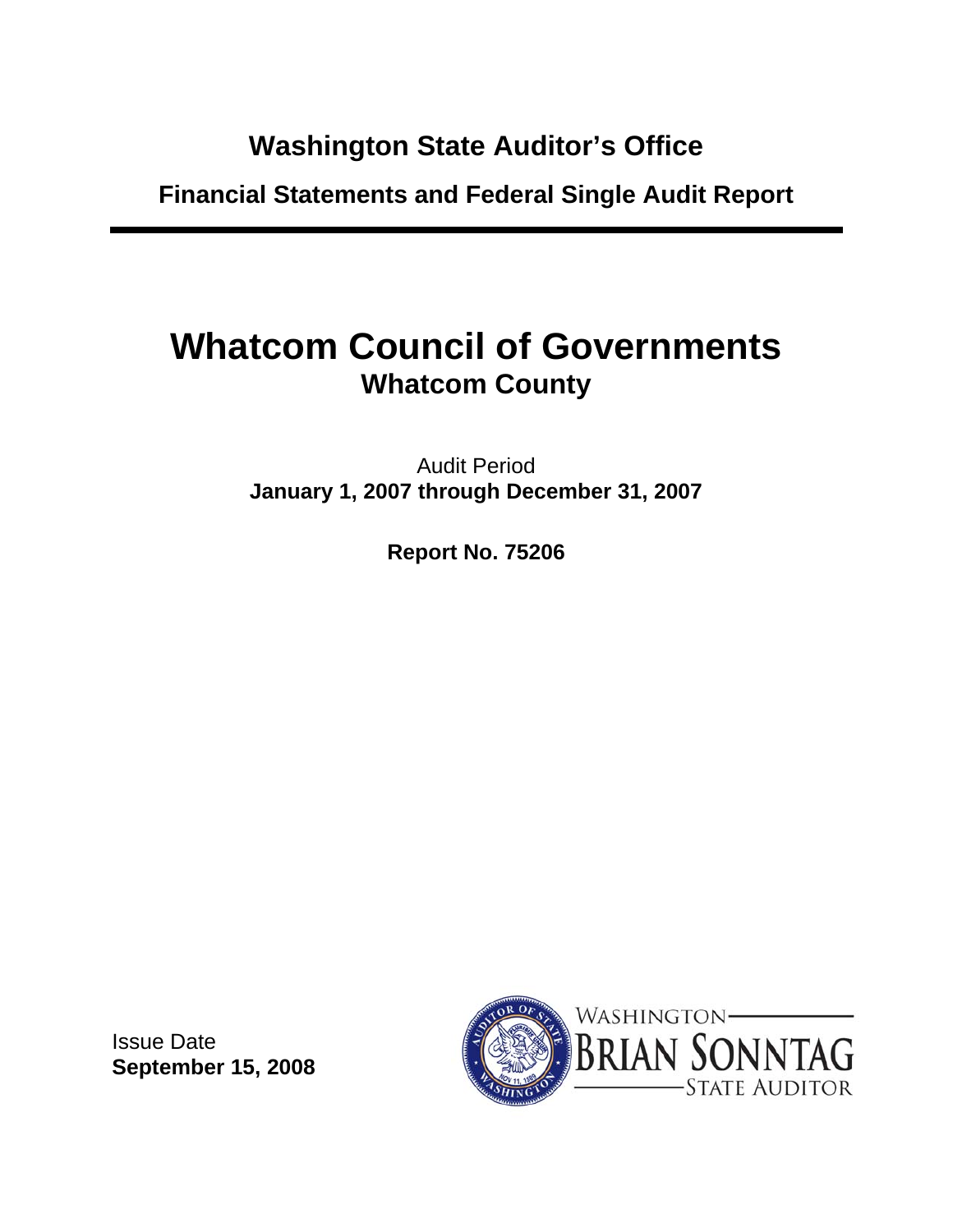

## **Washington State Auditor Brian Sonntag**

September 15, 2008

Council Whatcom Council of Governments Bellingham, Washington

## *Report on Financial Statements and Federal Single Audit*

Please find attached our report on the Whatcom Council of Governments' financial statements and compliance with federal laws and regulations.

We are issuing this report in order to provide information on the Council's financial condition.

In addition to this work, we look at other areas of our audit client's operations for compliance with state laws and regulations. The results of that audit will be included in a separately issued accountability report.

Sincerely,

**BRIAN SONNTAG, CGFM**  STATE AUDITOR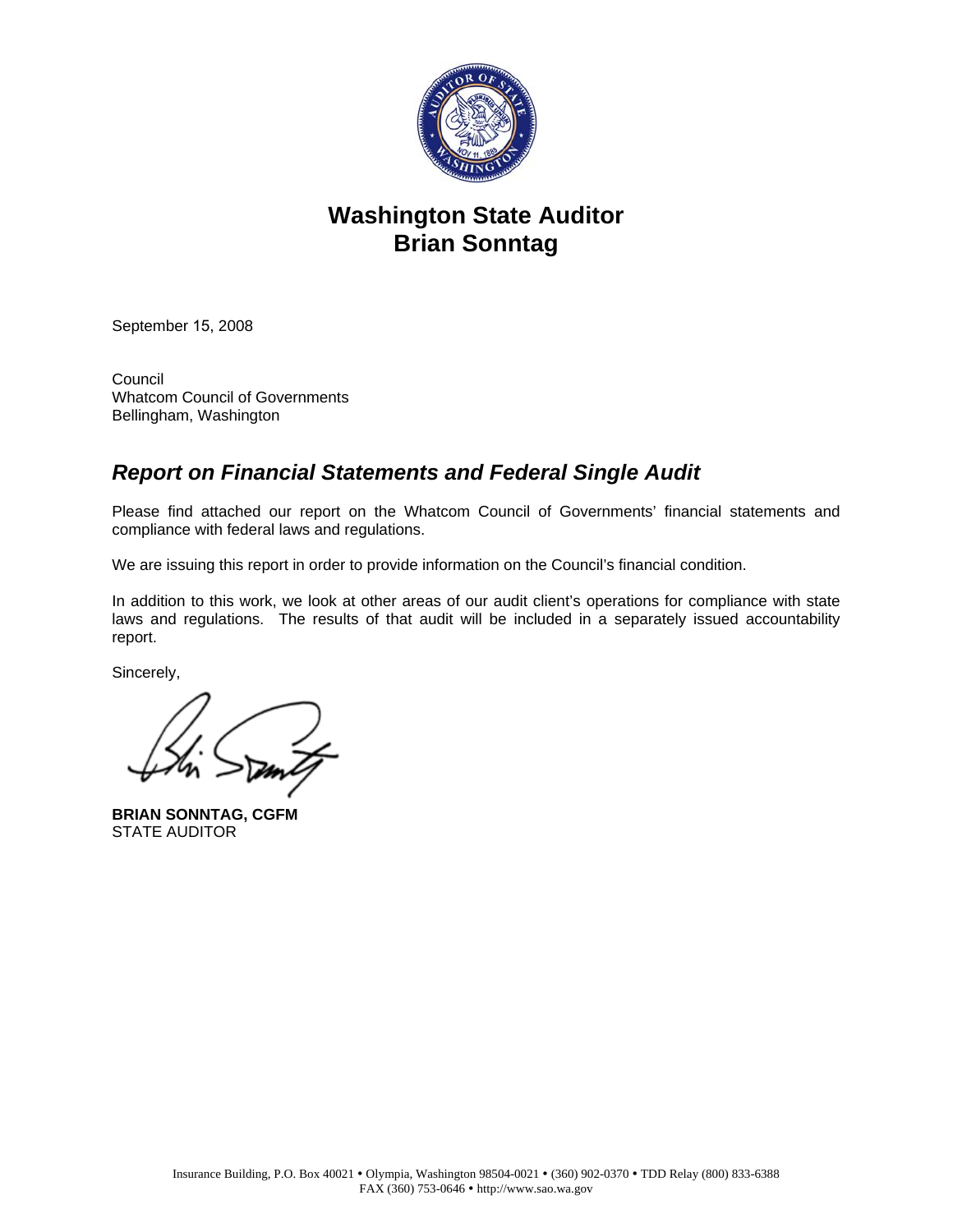## Table of Contents

## **Whatcom Council of Governments Whatcom County January 1, 2007 through December 31, 2007**

| Independent Auditor's Report on Internal Control over Financial Reporting and on Compliance  |  |
|----------------------------------------------------------------------------------------------|--|
| Independent Auditor's Report on Compliance with Requirements Applicable to its Major Program |  |
|                                                                                              |  |
|                                                                                              |  |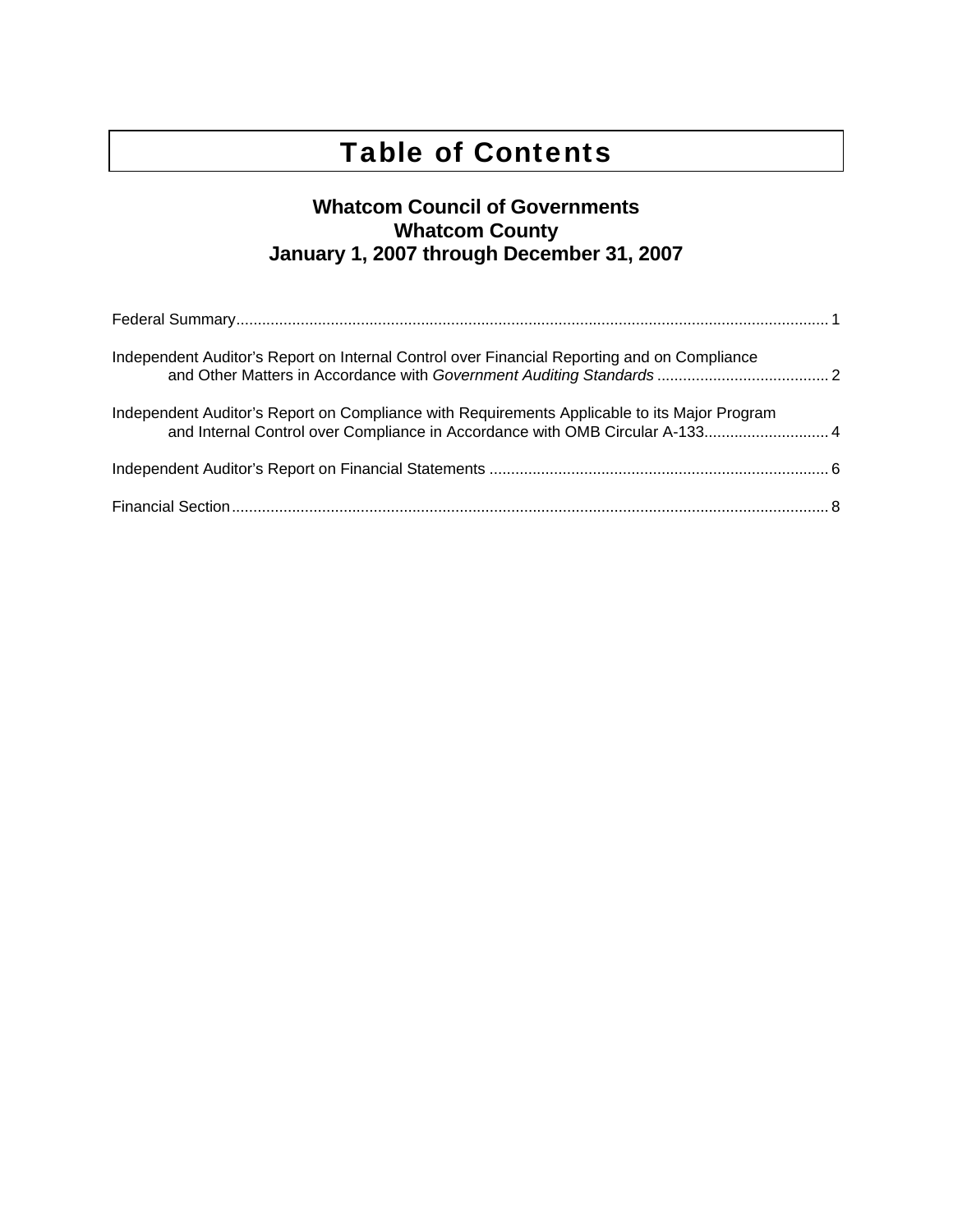## Federal Summary

## **Whatcom Council of Governments Whatcom County January 1, 2007 through December 31, 2007**

The results of our audit of the Whatcom Council of Governments are summarized below in accordance with U.S. Office of Management and Budget Circular A-133.

## *FINANCIAL STATEMENTS*

An unqualified opinion was issued on the financial statements.

### **Internal Control Over Financial Reporting:**

- **Significant Deficiencies:** We reported no deficiencies in the design or operation of internal control over financial reporting that we consider to be significant deficiencies.
- **Material Weaknesses:** We identified no significant deficiencies that we consider to be material weaknesses.

We noted no instances of noncompliance that were material to the financial statements of the Council.

## *FEDERAL AWARDS*

#### **Internal Control Over Major Programs:**

- **Significant Deficiencies:** We reported no deficiencies in the design or operation of internal control over major federal programs that we consider to be significant deficiencies.
- **Material Weaknesses:** We identified no significant deficiencies that we consider to be material weaknesses.

We issued an unqualified opinion on the Council's compliance with requirements applicable to its major federal program.

We reported no findings that are required to be disclosed under OMB Circular A-133.

#### **Identification of Major Programs:**

The following was a major program during the period under audit:

CFDA No. Program Title

20.205 Highway Planning and Construction

The dollar threshold used to distinguish between Type A and Type B programs, as prescribed by OMB Circular A-133, was \$300,000.

The Council qualified as a low-risk auditee under OMB Circular A-133.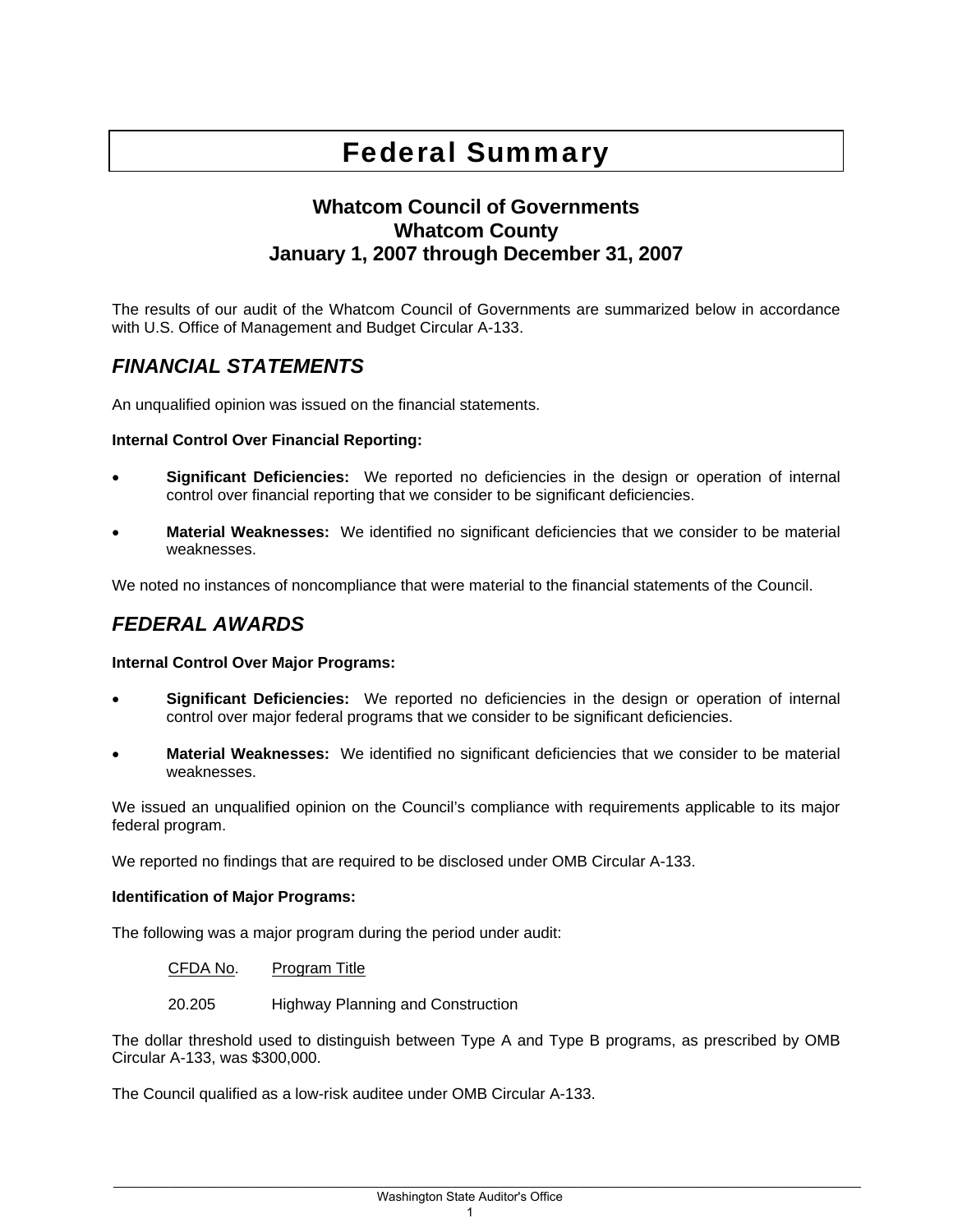# Independent Auditor's Report on Internal Control over Financial Reporting and on Compliance and Other Matters in Accordance with Government Auditing Standards

## **Whatcom Council of Governments Whatcom County January 1, 2007 through December 31, 2007**

Council Whatcom Council of Governments Bellingham, Washington

We have audited the financial statements of the Whatcom Council of Governments, Whatcom County, Washington, as of and for the year ended December 31, 2007, and have issued our report thereon dated August 27, 2008.

We conducted our audit in accordance with auditing standards generally accepted in the United States of America and the standards applicable to the financial audits contained in *Government Auditing Standards*, issued by the Comptroller General of the United States.

## *INTERNAL CONTROL OVER FINANCIAL REPORTING*

In planning and performing our audit, we considered the Council's internal control over financial reporting as a basis for designing our auditing procedures for the purpose of expressing our opinion on the financial statements, but not for the purpose of expressing an opinion on the effectiveness of the Council's internal control over financial reporting. Accordingly, we do not express an opinion on the effectiveness of the Council's internal control over financial reporting.

A control deficiency exists when the design or operation of a control does not allow management or employees, in the normal course of performing their assigned functions, to prevent or detect misstatements on a timely basis. A significant deficiency is a control deficiency, or combination of control deficiencies, that adversely affects the Council's ability to initiate, authorize, record, process or report financial data reliably in accordance with generally accepted accounting principles such that there is more than a remote likelihood that a misstatement of the Council's financial statements that is more than inconsequential will not be prevented or detected by the Council's internal control.

A material weakness is a significant deficiency, or combination of significant deficiencies, that results in more than a remote likelihood that a material misstatement of the financial statements will not be prevented or detected by the entity's internal control.

Our consideration of internal control over financial reporting was for the limited purpose described in the first paragraph of this section and would not necessarily identify all deficiencies in internal control that might be significant deficiencies or material weaknesses. We did not identify any deficiencies in internal control over financial reporting that we consider to be material weaknesses, as defined above.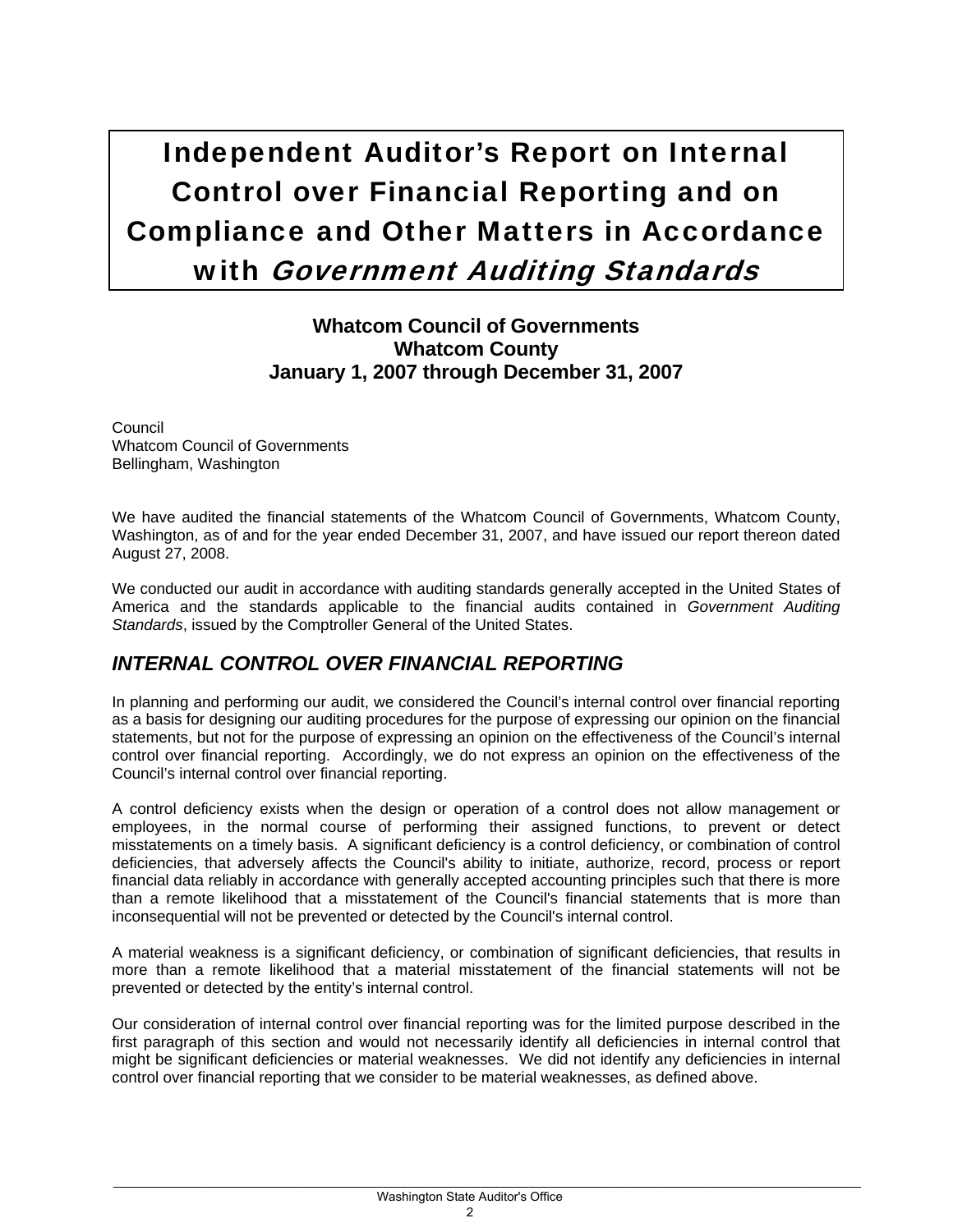## *COMPLIANCE AND OTHER MATTERS*

As part of obtaining reasonable assurance about whether the Council's financial statements are free of material misstatement, we performed tests of the Council's compliance with certain provisions of laws, regulations, contracts and grant agreements, noncompliance with which could have a direct and material effect on the determination of financial statement amounts. However, providing an opinion on compliance with those provisions was not an objective of our audit, and accordingly, we do not express such an opinion.

The results of our tests disclosed no instances of noncompliance or other matters that are required to be reported under *Government Auditing Standards*.

This report is intended for the information and use of management, the Council, federal awarding agencies and pass-through entities. However, this report is a matter of public record and its distribution is not limited. It also serves to disseminate information to the public as a reporting tool to help citizens assess government operations.

**BRIAN SONNTAG, CGFM**  STATE AUDITOR

August 27, 2008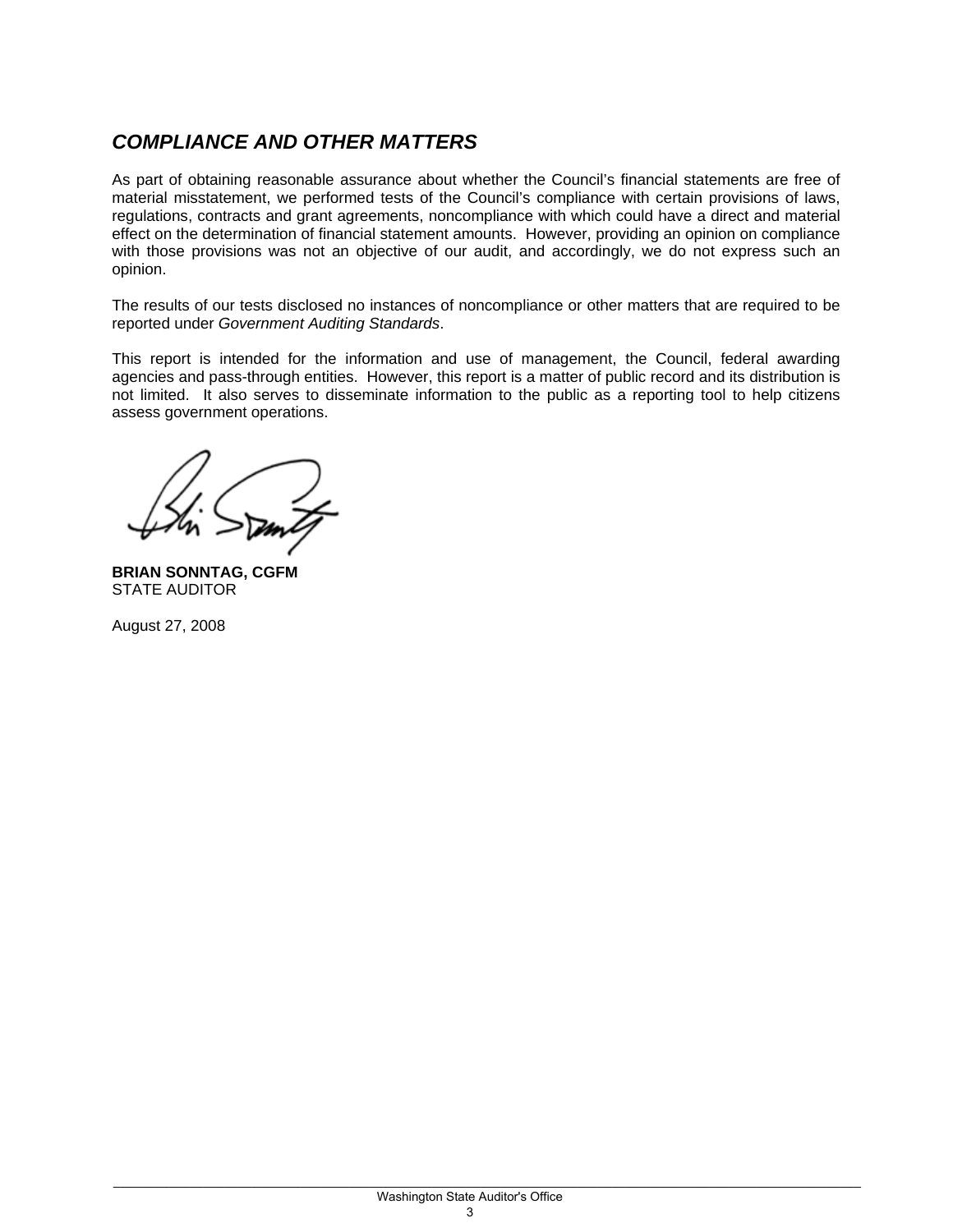# Independent Auditor's Report on Compliance with Requirements Applicable to its Major Program and Internal Control over Compliance in Accordance with OMB Circular A-133

## **Whatcom Council of Governments Whatcom County January 1, 2007 through December 31, 2007**

Council Whatcom Council of Governments Bellingham, Washington

## *COMPLIANCE*

We have audited the compliance of the Whatcom Council of Governments, Whatcom County, Washington, with the types of compliance requirements described in the U.S. Office of Management and Budget (OMB) *Circular A-133 Compliance Supplement* that are applicable to its major federal program for the year ended December 31, 2007. The Council's major federal program is identified in the Federal Summary. Compliance with the requirements of laws, regulations, contracts and grants applicable to its major federal program is the responsibility of the Council's management. Our responsibility is to express an opinion on the Council's compliance based on our audit.

We conducted our audit of compliance in accordance with auditing standards generally accepted in the United States of America; the standards applicable to the financial audits contained in *Government Auditing Standards*, issued by the Comptroller General of the United States; and OMB Circular A-133, *Audits of States, Local Governments, and Non-Profit Organizations*. Those standards and OMB Circular A-133 require that we plan and perform the audit to obtain reasonable assurance about whether noncompliance with the types of compliance requirements referred to above that could have a direct and material effect on a major federal program occurred. An audit includes examining, on a test basis, evidence about the Council's compliance with those requirements and performing such other procedures as we considered necessary in the circumstances. We believe that our audit provides a reasonable basis for our opinion. Our audit does not provide a legal determination on the Council's compliance with those requirements.

In our opinion, the Council complied, in all material respects, with the requirements referred to above that are applicable to its major federal program for the year ended December 31, 2007.

## *INTERNAL CONTROL OVER COMPLIANCE*

The management of the Council is responsible for establishing and maintaining effective internal control over compliance with requirements of laws, regulations, contracts and grants applicable to federal programs. In planning and performing our audit, we considered the Council's internal control over compliance with the requirements that could have a direct and material effect on a major federal program in order to determine our auditing procedures for the purpose of expressing our opinion on compliance and to test and report on internal control over compliance, but not for the purpose of expressing an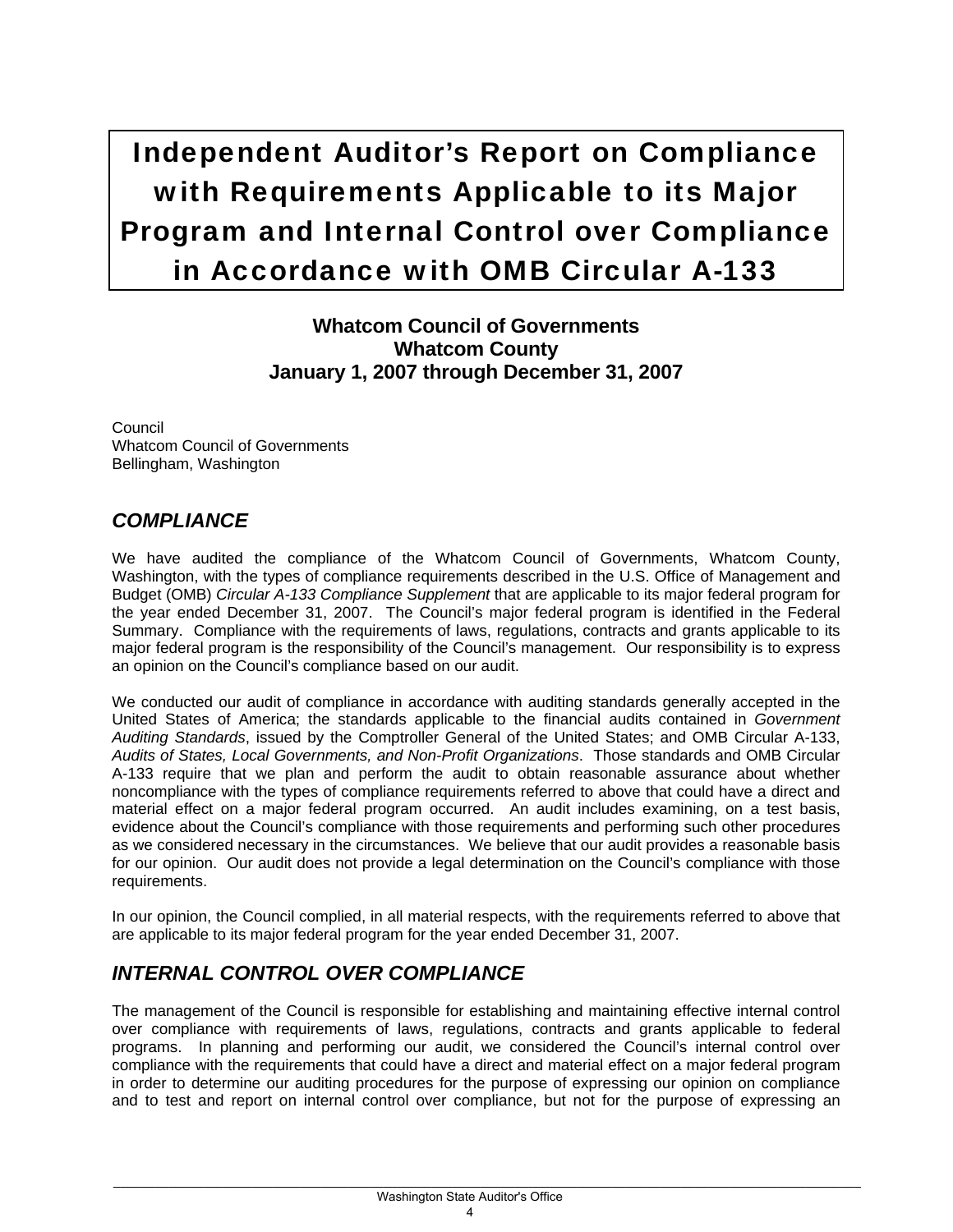opinion on the effectiveness of internal control over compliance. Accordingly, we do not express an opinion on the effectiveness of the Council's internal control over compliance.

A control deficiency in an entity's internal control over compliance exists when the design or operation of a control does not allow management or employees, in the normal course of performing their assigned functions, to prevent or detect noncompliance with a type of compliance requirement of a federal program on a timely basis. A significant deficiency is a control deficiency, or combination of control deficiencies, that adversely affects the entity's ability to administer a federal program such that there is a more than remote likelihood that noncompliance with a type of compliance requirement of a federal program that is more than inconsequential will not be prevented or detected by the entity's internal control.

A material weakness is a significant deficiency, or combination of significant deficiencies, that results in a more than remote likelihood that material noncompliance with a type of compliance requirement of a federal program will not be prevented or detected by the entity's internal control.

Our consideration of internal control over compliance was for the limited purpose described in the first paragraph of this section and would not necessarily identify all deficiencies in internal control that might be significant deficiencies or material weaknesses. We did not identify any deficiencies in internal control over compliance that we consider to be material weaknesses, as defined above.

This report is intended for the information of management, the Council, and federal awarding agencies and pass-through entities. However, this report is a matter of public record and its distribution is not limited. It also serves to disseminate information to the public as a reporting tool to help citizens assess government operations.

**BRIAN SONNTAG, CGFM**  STATE AUDITOR

August 27, 2008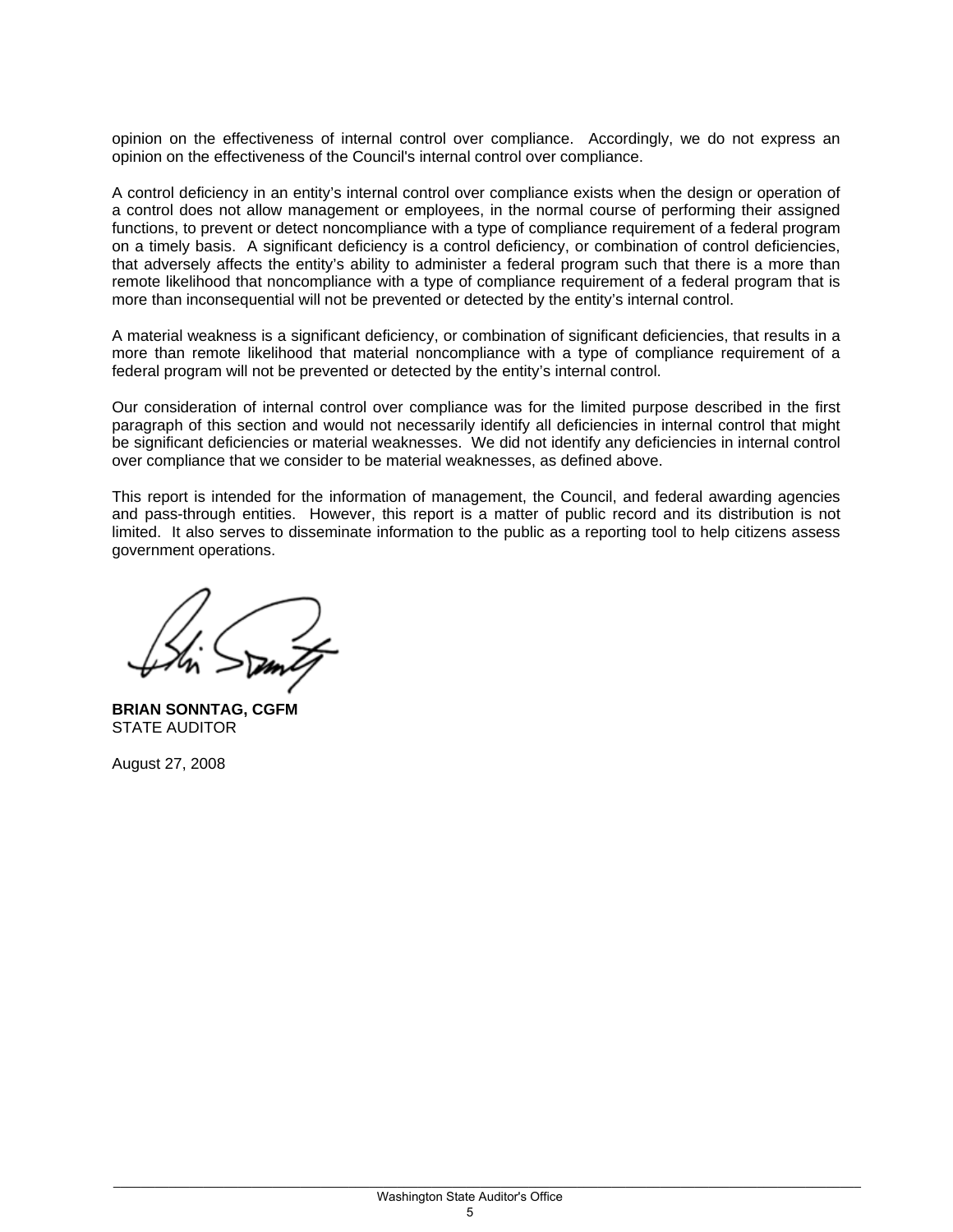# Independent Auditor's Report on Financial Statements

## **Whatcom Council of Governments Whatcom County January 1, 2007 through December 31, 2007**

Council Whatcom Council of Governments Bellingham, Washington

We have audited the accompanying financial statements of the Whatcom Council of Governments, Whatcom County, Washington, for the year ended December 31, 2007. These financial statements are the responsibility of the Council's management. Our responsibility is to express an opinion on these financial statements based on our audit.

We conducted our audit in accordance with auditing standards generally accepted in the United States of America and the standards applicable to financial audits contained in *Government Auditing Standards*, issued by the Comptroller General of the United States. Those standards require that we plan and perform the audit to obtain reasonable assurance about whether the financial statements are free of material misstatement. An audit includes examining, on a test basis, evidence supporting the amounts and disclosures in the financial statements. An audit also includes assessing the accounting principles used and significant estimates made by management, as well as evaluating the overall financial statement presentation. We believe that our audit provides a reasonable basis for our opinion.

As described in Note 1 to the financial statements, the Council prepares its financial statements on the basis of accounting that demonstrates compliance with Washington State statutes and the *Budgeting, Accounting and Reporting System* (BARS) manual prescribed by the State Auditor, which is a comprehensive basis of accounting other than generally accepted accounting principles.

In our opinion, the financial statements referred to above present fairly, in all material respects, the financial position and results of operations of the Whatcom Council of Governments, for the year ended December 31, 2007, on the basis of accounting described in Note 1.

In accordance with *Government Auditing Standards*, we have also issued our report on our consideration of the Council's internal control over financial reporting and on our tests of its compliance with certain provisions of laws, regulations, contracts and grant agreements and other matters. The purpose of that report is to describe the scope of our testing of internal control over financial reporting and compliance and the results of that testing, and not to provide an opinion on the internal control over financial reporting or on compliance. That report is an integral part of an audit performed in accordance with *Government Auditing Standards* and should be considered in assessing the results of our audit.

Our audit was performed for the purpose of forming an opinion on the financial statements taken as a whole. The accompanying Schedule of Expenditures of Federal Awards is presented for purposes of additional analysis as required by U.S. Office of Management and Budget Circular A-133, *Audits of States, Local Governments, and Non-Profit Organizations*. This schedule is not a required part of the financial statements. Such information has been subjected to the auditing procedures applied in the audit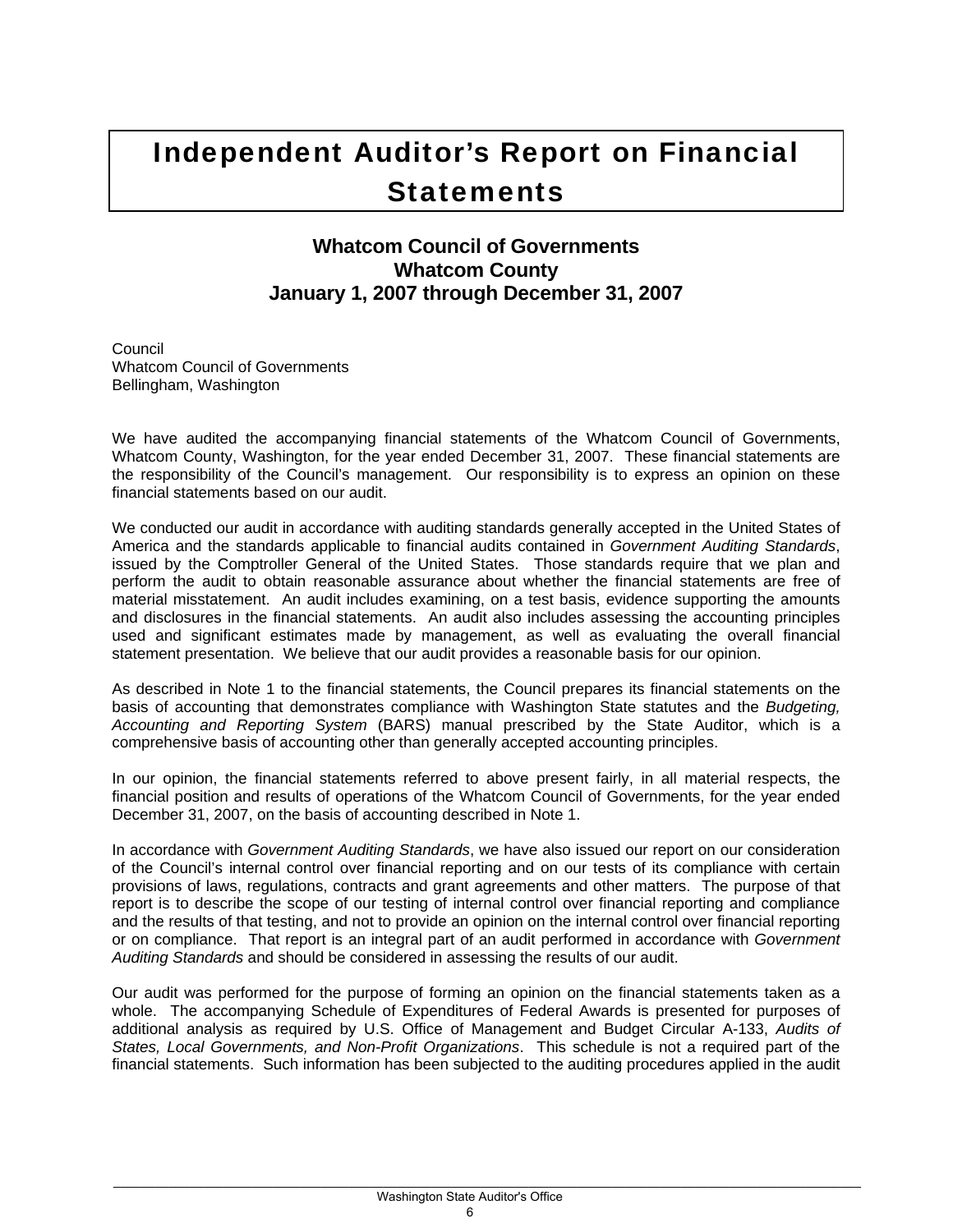of the financial statements and, in our opinion, is fairly stated, in all material respects, in relation to the financial statements taken as a whole.

**BRIAN SONNTAG, CGFM**  STATE AUDITOR

August 27, 2008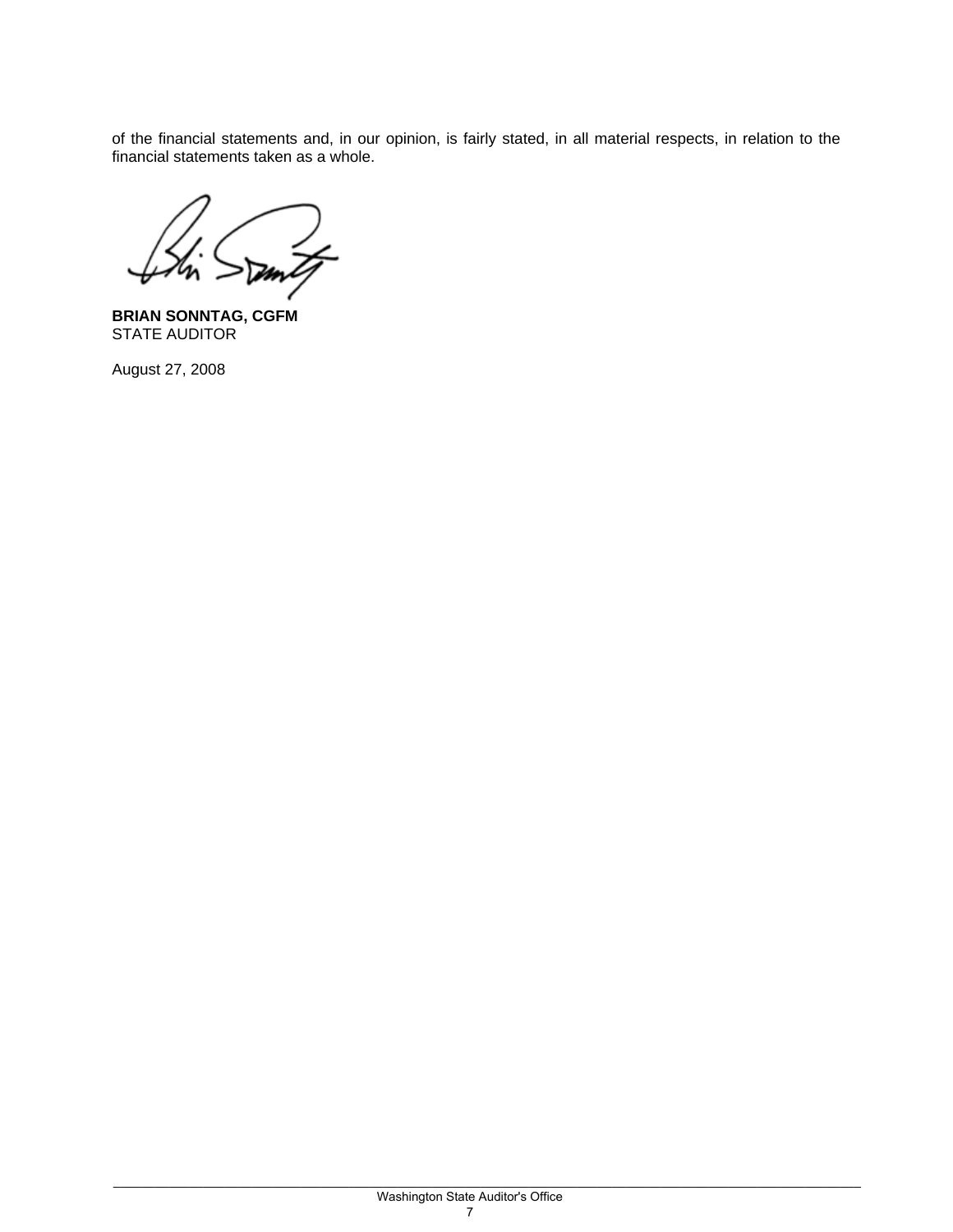## Financial Section

## **Whatcom Council of Governments Whatcom County January 1, 2007 through December 31, 2007**

## *FINANCIAL STATEMENTS*

Resources and Uses Arising from Cash Transactions – 2007 Notes to Financial Statements – 2007

## *SUPPLEMENTAL INFORMATION*

Schedule of Expenditures of Federal Awards – 2007 Notes to the Schedule of Expenditures of Federal Awards – 2007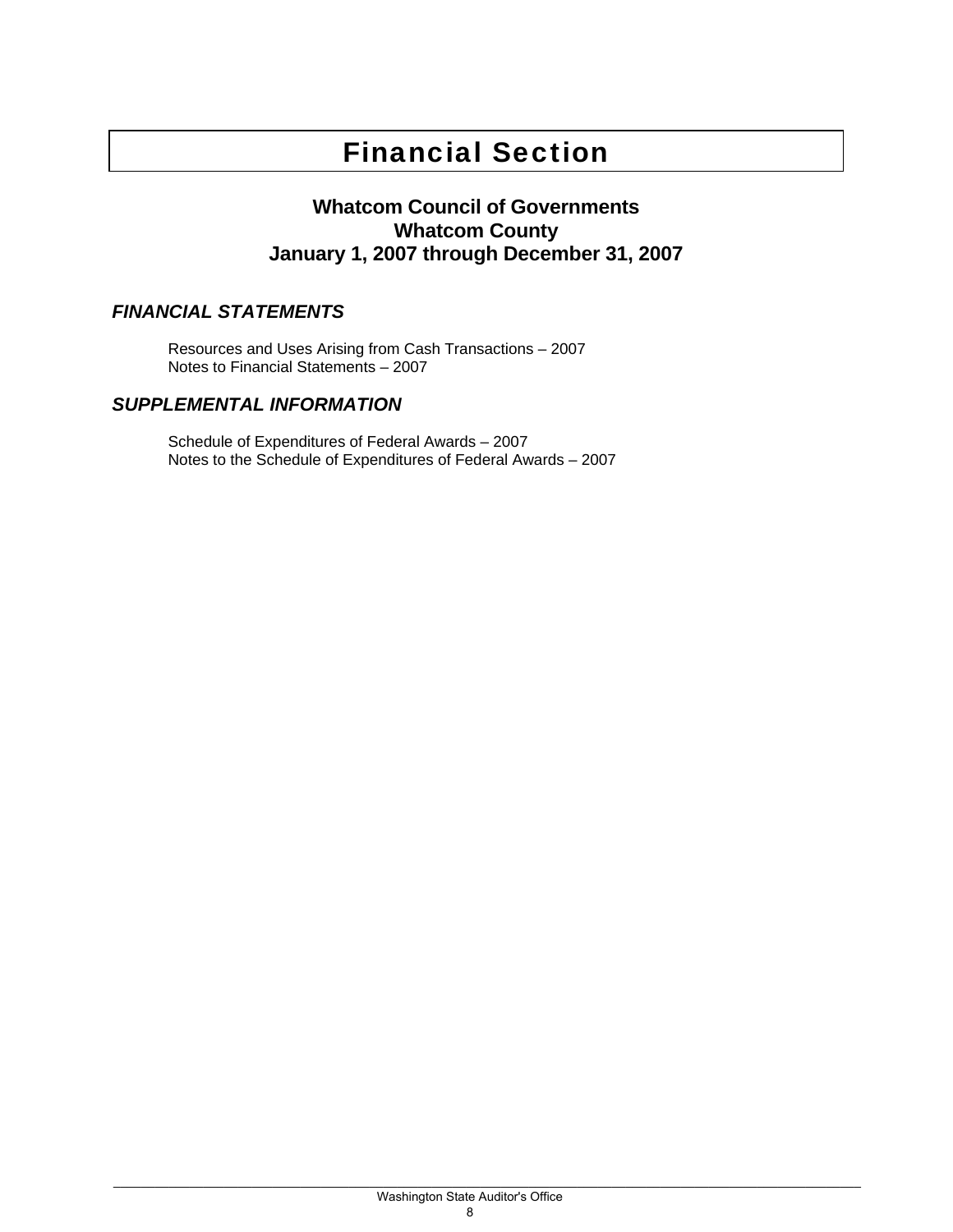### **WHATCOM COUNCIL OF GOVERNMENTS**

#### **Resources and Uses Arising from Cash Transactions For the Year Ended December 31, 2007**

| <b>Description</b>                                      | <b>Actual Amount</b> | <b>Budgeted Amount</b> |  |
|---------------------------------------------------------|----------------------|------------------------|--|
| <b>Beginning Net Cash and Investments</b>               | 325,195              | 325,195                |  |
| Revenues:                                               |                      |                        |  |
| <b>Taxes</b>                                            | 0                    | 0                      |  |
| <b>Fees for Services</b>                                | 35,416               | 0                      |  |
| Grants                                                  |                      |                        |  |
| Local                                                   | 171,257              | 120,000                |  |
| <b>State</b>                                            | 457,201              | 330,959                |  |
| Federal                                                 | 616,333              | 1,125,532              |  |
| <b>Total Grants</b>                                     | 1,244,791            | 1,576,491              |  |
| Donations                                               | 500                  | 0                      |  |
| Membership Fees                                         | 174,242              | 162,250                |  |
| Other                                                   |                      |                        |  |
| Canadian funding                                        | 60,146               | 11,044                 |  |
| Interest                                                | 19,528               | 14,000                 |  |
| Miscellaneous                                           | 533                  | 0                      |  |
| <b>Total Other</b>                                      | 80,207               | 25,044                 |  |
| <b>Total Revenues</b>                                   | 1,535,156            | 1,763,785              |  |
| Expenses:                                               |                      |                        |  |
| Operating                                               |                      |                        |  |
| Executive/Administrative                                | 404,111              | 387,785                |  |
| <b>Transportation Planning</b>                          | 980,703              | 1,308,416              |  |
| <b>Total Operating</b>                                  | 1,384,814            | 1,696,201              |  |
| Capital                                                 | 28,856               | 29,200                 |  |
| Debt Service                                            | 0                    | 0                      |  |
| <b>Total Expenses</b>                                   | 1,413,670            | 1,725,401              |  |
|                                                         |                      |                        |  |
| <b>Excess (Deficit) of Revenues Over Expenses</b>       | 121,485              | 38,384                 |  |
| Other Increases/Decreases in Cash and Cash Investments: |                      |                        |  |
| Interest                                                | 0                    | 0                      |  |
|                                                         |                      |                        |  |
| <b>Ending Net Cash and Investments</b>                  | 446,680              | 363,579                |  |

*See Accompanying Notes to Financial Statements*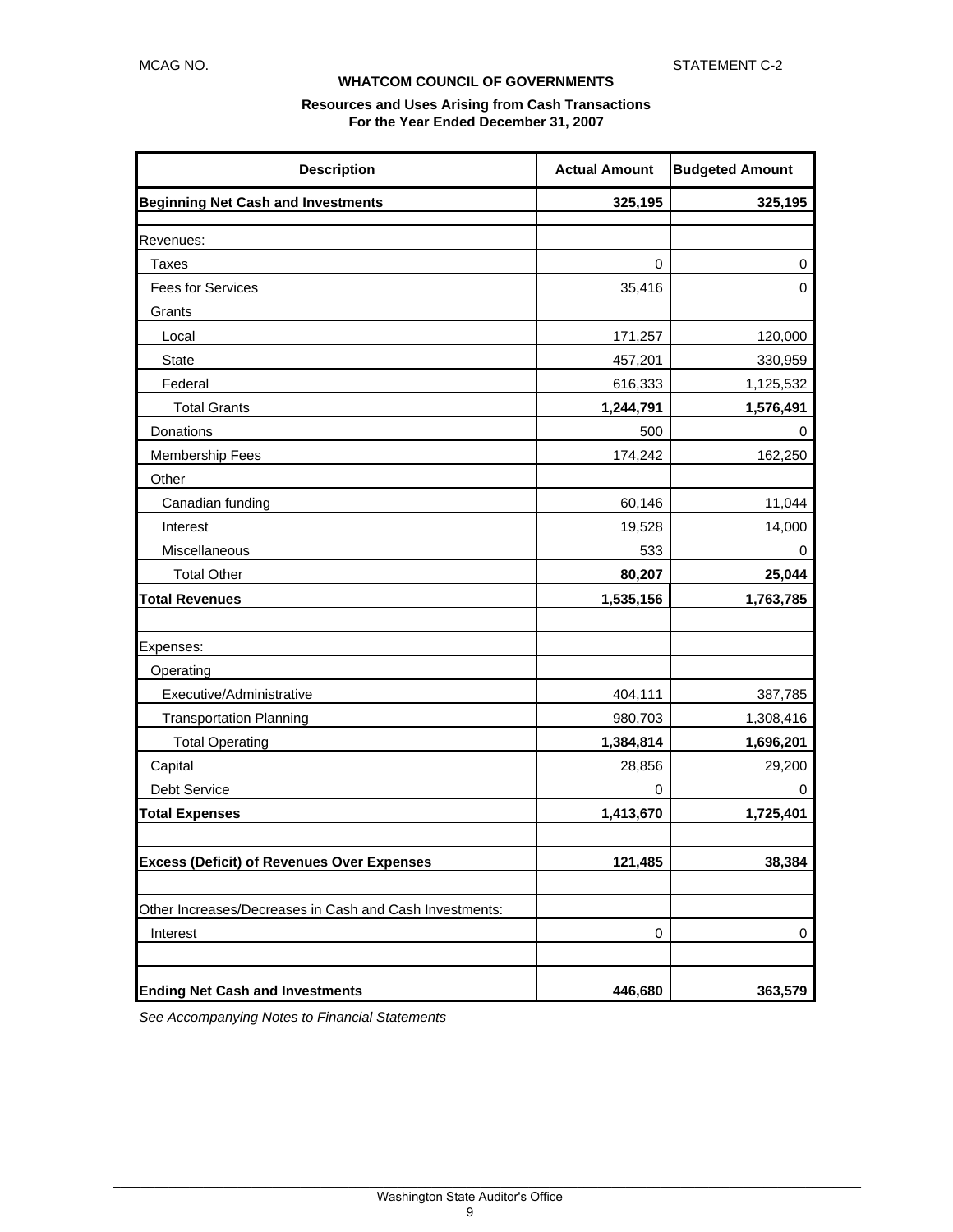### WHATCOM COUNCIL OF GOVERNMENTS Notes To Financial Statements January 1, 2007 Through December 31, 2007

### NOTE 1 - SUMMARY OF ACCOUNTING POLICIES

The Whatcom Council of Governments (Council) is a special purpose government that provides planning and regional coordination services to its members and is supported primarily through member assessments and grants. The Council was established on March 26, 1970 and operates under RCW 36.70.060 and other laws of the state of Washington applicable to a regional planning commission.

The Council accounts and reports in accordance with methods prescribed by the State Auditor's Office under the authority of Chapter 43.09 RCW and contained in the *Cash Basis Budgeting, Accounting and Reporting* (BARS) manual. This basis of accounting and reporting is an other comprehensive basis of accounting (OCBOA) and it does not conform to generally accepted accounting principles (GAAP).

Revenues are recognized only when cash is received and expenses are recongnized when paid. Purchases of capital assets are expensed during the year of acquisition. There is no allocation of depreciation expenses. Inventory is expensed when purchased.

#### a. Reporting Entity

 The council is a voluntary interlocal cooperative consisting of local governments in Whatcom County. At December 31, 2007, the council consisted of representatives of the following local governments:

 City of Bellingham City of Blaine City of Everson City of Ferndale City of Lynden City of Nooksack City of Sumas Whatcom County Port of Bellingham Birch Bay Water & Sewer District Lake Whatcom Water & Sewer District Western Washington University

#### b. Duties of Whatcom County

As required by statute, Whatcom County serves as the council's treasurer, issues council warrants, invests available cash, and prepares cash receipt and disbursement reports of the council's financial activity.

c. Budget

An annual appropriated budget is adopted for the Council at the fund level. The budget constitutes the legal authority for expenditures at that level. Annual appropriations lapse at the fiscal period end.

The Executive Director is authorized to transfer budgeted amounts between object classes; however, any revisions that alter the total expenditures, or that affect the number of authorized employee positions must be approved by the Council's legislative body.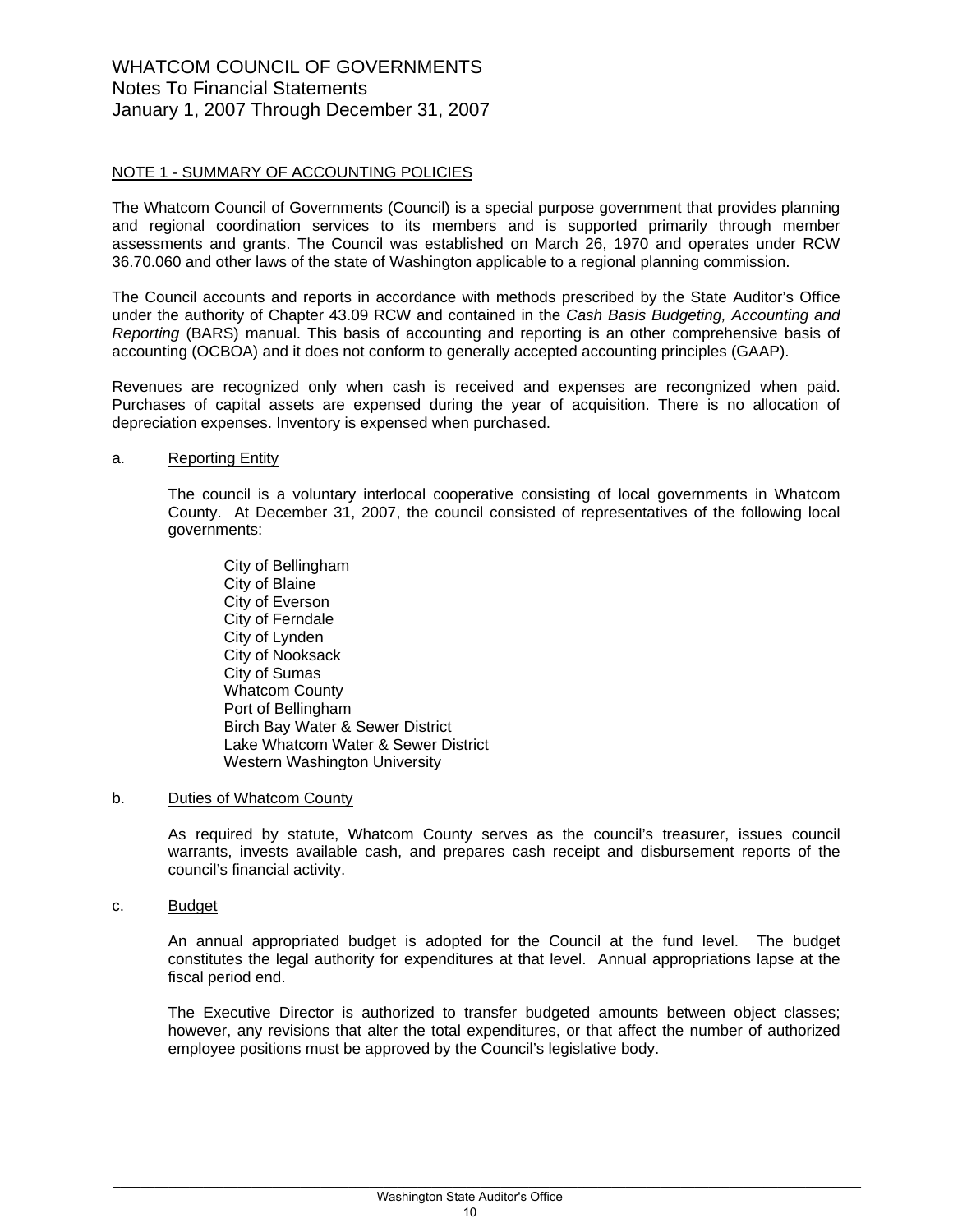#### d. Cash

It is the Council's policy to invest all temporary cash surpluses. The amount is included in the net cash and investments shown on the statements of fund resources and uses arising from cash transactions. The interest on these investments is posted to the general (current expense) fund.

e. Deposits

The Council deposits are covered by the Federal Deposit Insurance Corporation.

#### f. Investments

See Note No. 3 Investments

g. Capital Assets

Capital assets are long-lived assets of the Council and are recorded as expenditures when purchased.

#### h. Compensated Absences

Vacation pay may be accumulated up to thirty days and is payable upon resignation, retirement, or death. The liability for accumulated unused vacation has not been calculated and is not included in the financial statements.

Sick leave may be accumulated 520 hours. Upon separation or retirement employees do not receive payment for unused sick leave.

#### i. Other Financing Sources Or Uses

The Council had no other financing sources or uses during the audit period.

#### j. Risk Management

Whatcom Council of Governments is a member of the Washington Governmental Entity Pool (WGEP). Chapter 48.62 RCW authorizes the governing body of any one or more governmental entity to form together into or join a pool or organization for the joint purchasing of insurance, and/or joint self-insuring, and/or joint hiring or contracting for risk management services. An agreement to form a pooling arrangement was made pursuant to the provisions of Chapter 39.34 RCW, the Interlocal Cooperation Act.

The Pool was formed July 10, 1987, when two (2) counties and two (2) cities in the State of Washington joined together by signing an Interlocal Governmental Agreement to pool their selfinsured losses and jointly purchase insurance and administrative services. The Pool now services health districts, port districts, public utility districts, water districts, sewer districts, irrigation districts, reclamation districts, diking districts, drainage districts, flood control districts, fire protection districts, mosquito control districts, weed districts, conservation districts, library districts, regional mental health support networks, cemetery districts, park & recreation districts, air pollution districts, public development authorities, public facility districts, metropolitan municipal corporations, and other political subdivisions, governmental subdivisions, municipal corporations, and quasi-municipal corporations.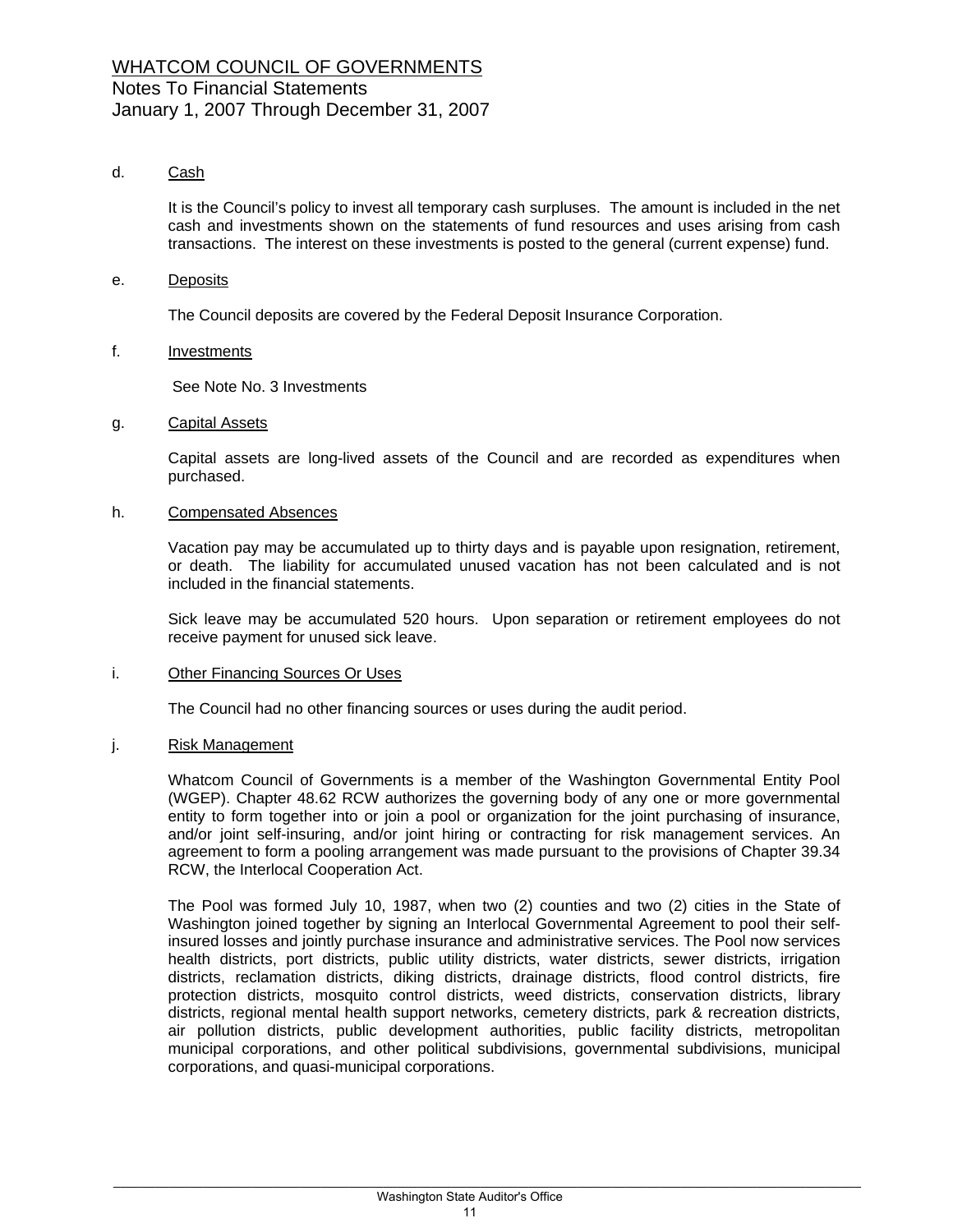The Pool allows members to jointly purchase excess insurance coverage, share in the selfinsured retention, establish a plan for total self-insurance, and provide excellent risk management services and other related services. The Pool provides "occurrence" policies for all lines of liability coverage including Public Official's Liability. The Property coverage is written on an "all risk" basis, blanket form using current Statement of Values. The Property coverage includes mobile equipment, electronic data processing equipment, valuable papers, building ordinance coverage, property in transit, extra expense, consequential loss, accounts receivable, fine arts, inventory or appraisal cost, automobile physical damage to insured vehicles. Boiler and machinery coverage is included on a blanket limit of \$100 million for all members. The Pool offers employee dishonesty coverage up to a liability limit of \$500,000.

Members make an annual contribution to fund the Pool. The Pool acquires insurance from unrelated underwriters that are subject to a "per occurrence" \$500,000 deductible on liability loss, \$100,000 deductible on property loss, and \$5,000 deductible on boiler and machinery loss. The member is responsible for the first \$1,000 of the deductible amount of each claim, while the Pool is responsible for the remaining \$499,000 on liability losses, \$99,000 on property loss, \$4,000 on boiler and machinery loss. Insurance carriers cover all losses over the deductibles as shown to the policy maximum limits. Since the Pool is a cooperative program, there is a joint liability among the participating members.

The contract requires members to continue membership for a period of not less than one (1) year and must give notice 60 days before terminating participation. The Intergovernmental Contract is automatically renewed after the initial one (1) full fiscal year commitment. Even after termination, a member is still responsible for contribution to the Pool for any unresolved, unreported and inprocess claims for the period they were a signatory to the Intergovernmental Contract.

The Pool is fully funded by its member participants. Claims are filed by members with the Washington Governmental Entity Pool, and are administered in house.

A Board of Directors consisting of seven (7) board members governs the Pool. Its members elect the Board and the positions are filled on a rotating basis. The Board meets quarterly and is responsible for conducting the business affairs of the Pool.

#### NOTE 2 - COMPLIANCE AND ACCOUNTABILITY

There have been no material violations of finance-related legal or contractual provisions.

#### NOTE 3 - INVESTMENTS

The Council's investments are either insured, registered or held by the Council or its agent in the Council's name.

Investments by type at December 31, 2007 are as follows:

Type of Investment **Balance** 

L.G.I.P. \$434.246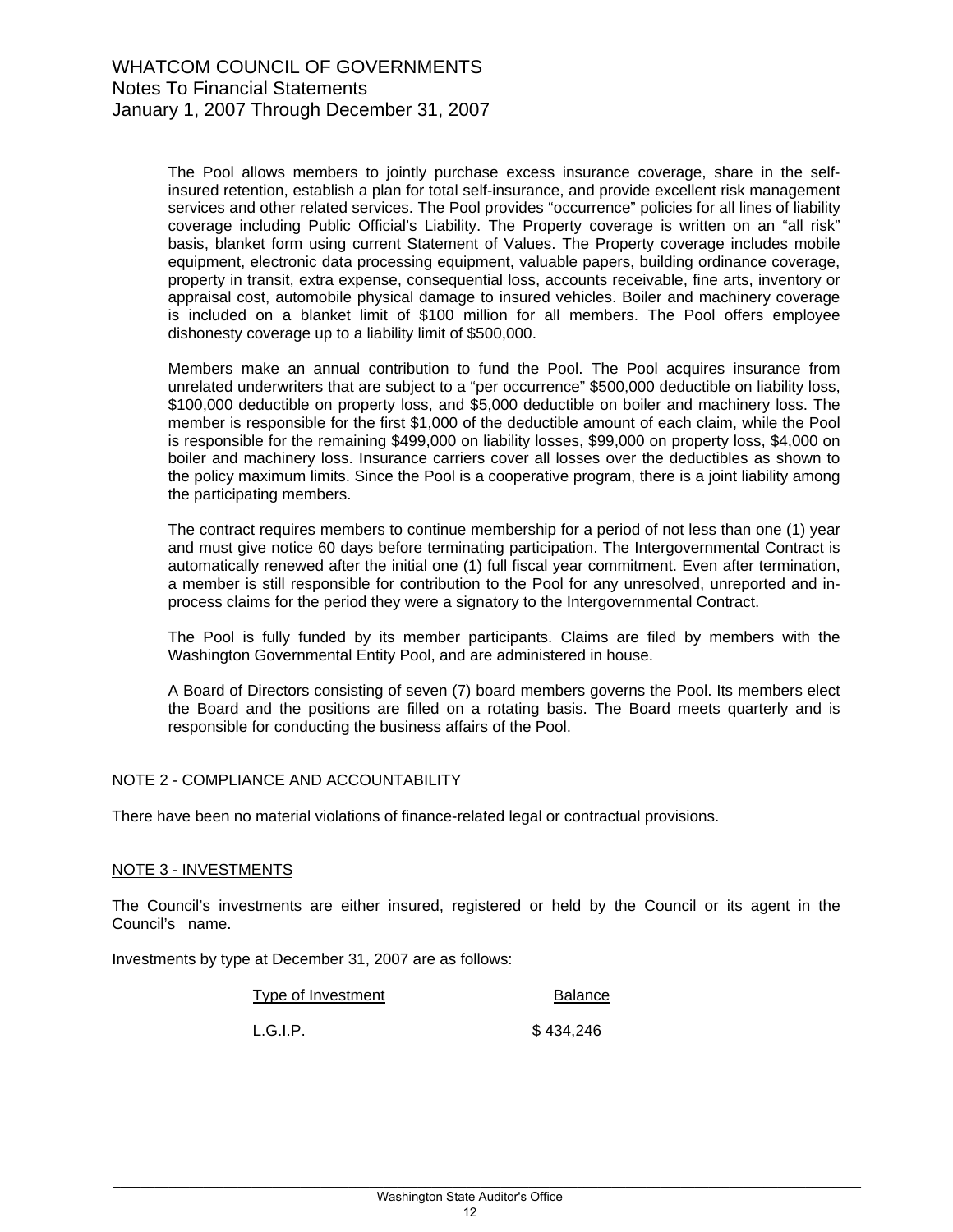### WHATCOM COUNCIL OF GOVERNMENTS Notes To Financial Statements January 1, 2007 Through December 31, 2007

### NOTE 4 - PENSION PLANS

Substantially all Council full-time and qualifying part-time employees participate in the Public Employee Retirement System administered by the Washington State Department of Retirement Systems, under cost-sharing multiple-employer public employee defined benefit and defined contribution retirement plans. Actuarial information is on a system-wide basis and is not considered pertinent to the Council's financial statements. Contributions to the systems by both employee and employer are based upon gross wages covered by plan benefits.

Historical trend or other information regarding each plan is presented in the Washington State Department of Retirement Systems annual financial report. A copy of this report may be obtained by writing to:

> Department of Retirement Systems Communications Unit PO Box 48380 Olympia, WA 98504-8380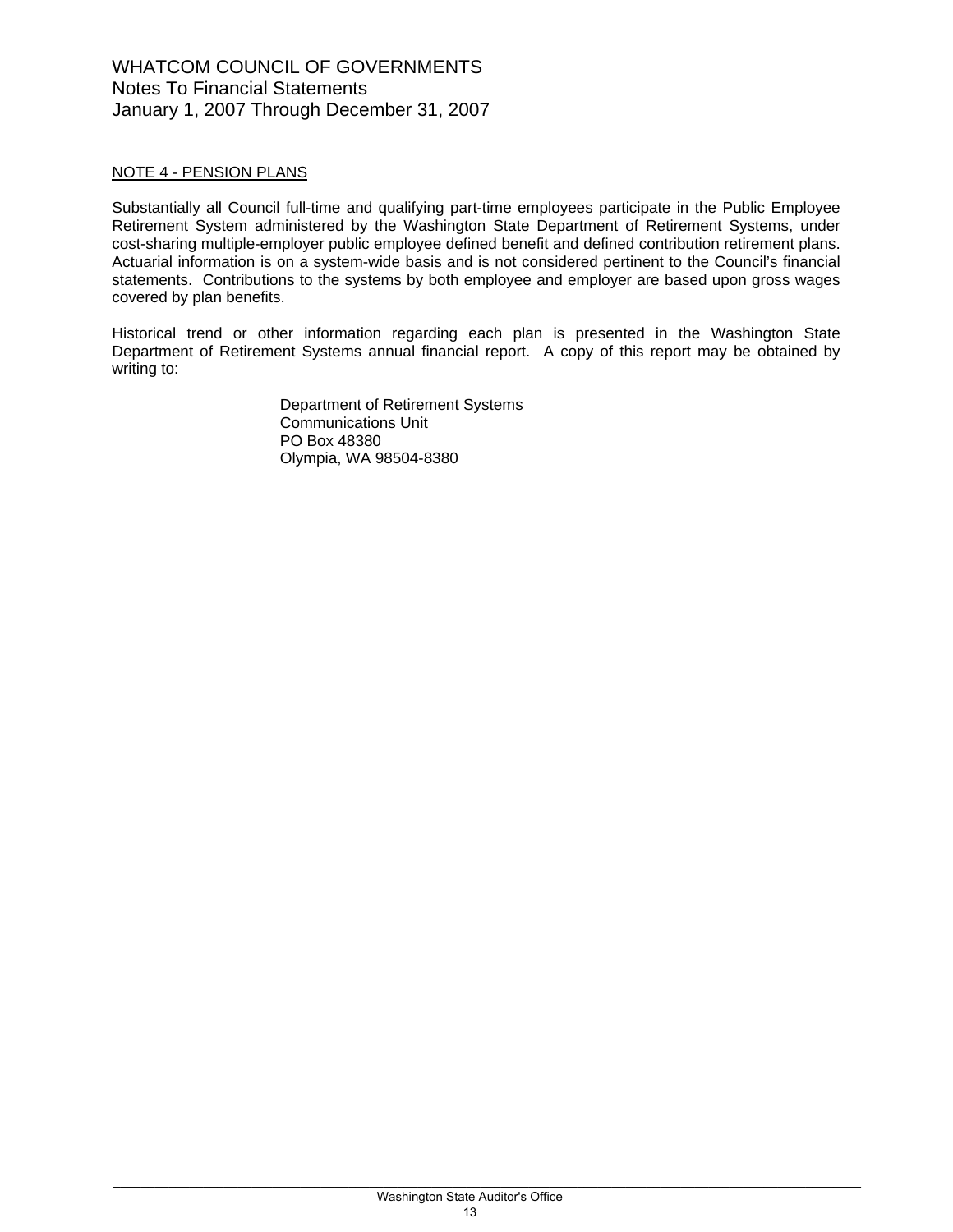### **WHATCOM COUNCIL OF GOVERNMENTS SCHEDULE OF EXPENDITURES OF FEDERAL AWARDS For the Year Ended December 31, 2007**

| 1                                                                         | $\mathbf{2}$                                                                                | 3                            | 4                            |                                                  | 5                                         |                                        |              | 6                     |
|---------------------------------------------------------------------------|---------------------------------------------------------------------------------------------|------------------------------|------------------------------|--------------------------------------------------|-------------------------------------------|----------------------------------------|--------------|-----------------------|
|                                                                           |                                                                                             |                              |                              |                                                  | <b>Expenditures</b>                       |                                        |              |                       |
| Federal Agency Name / Pass- Federal Program<br><b>Through Agency Name</b> | <b>Name</b>                                                                                 | <b>CFDA</b><br><b>Number</b> | Other I.D. Number            |                                                  | From<br>Pass-<br><b>Through</b><br>Awards | <b>From</b><br><b>Direct</b><br>Awards | <b>Total</b> | Foot-<br>note<br>Ref. |
| U.S. Dept. of Transportation /<br>Pass-through from WSDOT                 | <b>Highway Planning</b><br>and Construction                                                 | 20.205                       | GCA-4382 System              | ATIS Data Management                             | 14,625                                    | 0                                      | 14,625       |                       |
| U.S. Dept. of Transportation /<br>Pass-through from WSDOT                 |                                                                                             | 20.205                       | NCPD-<br>2037(087)           | Cascade Gateway &<br>Mobility                    | 15,899                                    | 0                                      | 15,899       |                       |
| U.S. Dept. of Transportation /<br>Pass-through from WSDOT                 |                                                                                             | 20.205                       | DEMO-<br>2001(024)           | Cascade Gateway<br><b>Border Project</b>         | 771                                       | 0                                      | 771          |                       |
| U.S. Dept. of Transportation /<br>Pass-through from WSDOT                 |                                                                                             | 20.205                       | HPP-<br>2037(091)            | IMTC 4                                           | 283,923                                   | 0                                      | 283,923      |                       |
| U.S. Dept. of Transportation /<br>Pass-through from WSDOT                 |                                                                                             | 20.205                       | GCA-5285                     | MPO - FHWA                                       | 43,990                                    | 0                                      | 43,990       |                       |
| U.S. Dept. of Transportation /<br>Pass-through from WSDOT                 |                                                                                             | 20.205                       | <b>SCOG</b><br>Interlocal    | North Sound Connecting<br>Communities            | 28,740                                    | 0                                      | 28,740       |                       |
| U.S. Dept. of Transportation /<br>Pass-through from WSDOT                 |                                                                                             | 20.205                       | <b>NCPD-CBI</b><br>2037(086) | Northern Border<br>Projects                      | 3,997                                     | 0                                      | 3,997        |                       |
| U.S. Dept. of Transportation /<br>Pass-through from WSDOT                 |                                                                                             | 20.205                       | STPE-<br>2037(082)           | North Sound Kiosks -<br>СN                       | 1,331                                     | 0                                      | 1,331        |                       |
| U.S. Dept. of Transportation /<br>Pass-through from WSDOT                 |                                                                                             | 20.205                       | STPR-<br>2037(089)           | <b>Unified Planning Work</b><br>Program          | 53,990                                    | 0                                      | 53,990       |                       |
| U.S. Dept. of Transportation /<br>Pass-through from WSDOT                 |                                                                                             | 20.205                       | STPE-<br>2037(092)           | <b>Whatcom Bike Month</b>                        | 27,326                                    | 0                                      | 27,326       |                       |
| U.S. Dept. of Transportation /<br>Pass-through from WSDOT                 |                                                                                             | 20.205                       | GCA-4992                     | <b>Whatcom ITS Initiatives</b>                   | 21,086                                    | $\mathbf 0$                            | 21,086       |                       |
|                                                                           | sub-total 20.205                                                                            |                              |                              |                                                  | 495,678                                   |                                        | 495,678      |                       |
|                                                                           |                                                                                             |                              |                              |                                                  |                                           |                                        |              |                       |
| U.S. Dept. of Transportation /<br>Pass-through from WSDOT                 | Metropolitan<br>Planning and State<br>Planning                                              | 20.505                       |                              | GCA-4530   MPO - FHWA via FTA                    | 4,756                                     | 0                                      | 4,756        |                       |
| U.S. Dept. of Transportation /<br>Pass-through from WSDOT                 |                                                                                             | 20.505                       |                              | GCA-4530 MPO - FTA                               | 36,186                                    | 0                                      | 36,186       |                       |
| U.S. Dept. of Transportation /                                            |                                                                                             |                              |                              |                                                  |                                           |                                        |              |                       |
| Pass-through from WSDOT                                                   |                                                                                             | 20.505                       | GCA-5285                     | MPO - FTA                                        | 37,793                                    | 0                                      | 37,793       |                       |
|                                                                           | sub-total 20.505                                                                            |                              |                              |                                                  | 78,735                                    |                                        | 78,735       |                       |
| U.S. Dept. of Transportation /<br>Pass-through from WSDOT                 | Formula Grants For<br>Other Than Urban<br>Areas                                             | 20.509                       |                              | Public Transit/Human<br>GCA-4959 Services T-Plan | 1,141                                     | 0                                      | 1,141        |                       |
|                                                                           | sub-total 20.509                                                                            |                              |                              |                                                  | 1,141                                     | $\mathbf 0$                            | 1,141        |                       |
|                                                                           |                                                                                             |                              |                              |                                                  |                                           |                                        |              |                       |
| U.S. Dept. of Transportation /<br>Pass-through from WSDOT                 | Capital And Training<br>Assistance Program<br>For Over-The-Road<br><b>Bus Accessibility</b> | 20.518                       | GCA-4959                     | Public Transit/Human<br>Services T-Plan          | 7,674                                     | 0                                      | 7,674        |                       |
|                                                                           | sub-total 20.518                                                                            |                              |                              |                                                  | 7,674                                     | $\overline{0}$                         | 7,674        |                       |
|                                                                           |                                                                                             |                              |                              |                                                  |                                           |                                        |              |                       |
|                                                                           | <b>Total Expenditures of Federal Awards</b>                                                 |                              |                              |                                                  | 583,228                                   |                                        | $0$ 583,228  |                       |

*The Accompanying Notes To The Schedule Of Expenditures of Federal Awards Are An Integral Part Of This Schedule.*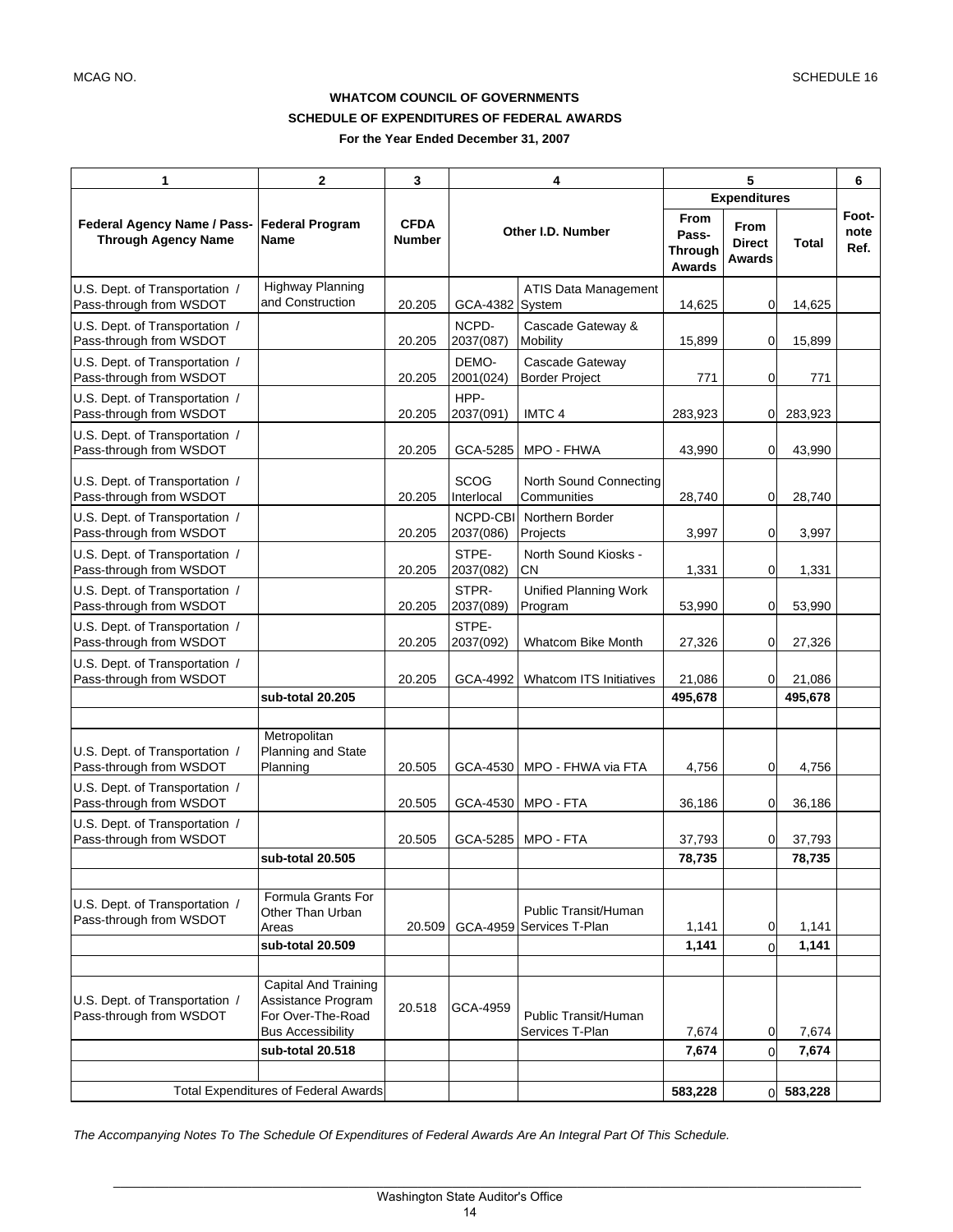## **NWHATCOM COUNCIL OF GOVERNMENTS Notes to Schedule of Expenditures of Federal Awards January 1, 2007 through December 31, 2007**

### NOTE 1 – BASIS OF ACCOUNTING

This schedule is prepared on accrual basis to facilitate reconciliation with the grant reimbursement requests. This is a deviation from the cash basis of accounting the Council uses on their financial statement.

#### NOTE 2 – PROGRAM COSTS

The amounts shown as current year expenditures represent only the federal grant portion of the program costs. Entire program costs, including the council's portion, may be more than shown.

#### NOTE 3 – INDIRECT COST RATE

The amount expended includes \$ 237,327 claimed as an indirect cost recovery using an approved indirect cost rate of 111.32%.

#### NOTE 4 – FRINGE BENEFIT RATE

The amount expended includes \$ 129,813 claimed as a fringe benefit cost recovery using an approved fringe benefit cost rate of 60.89%.